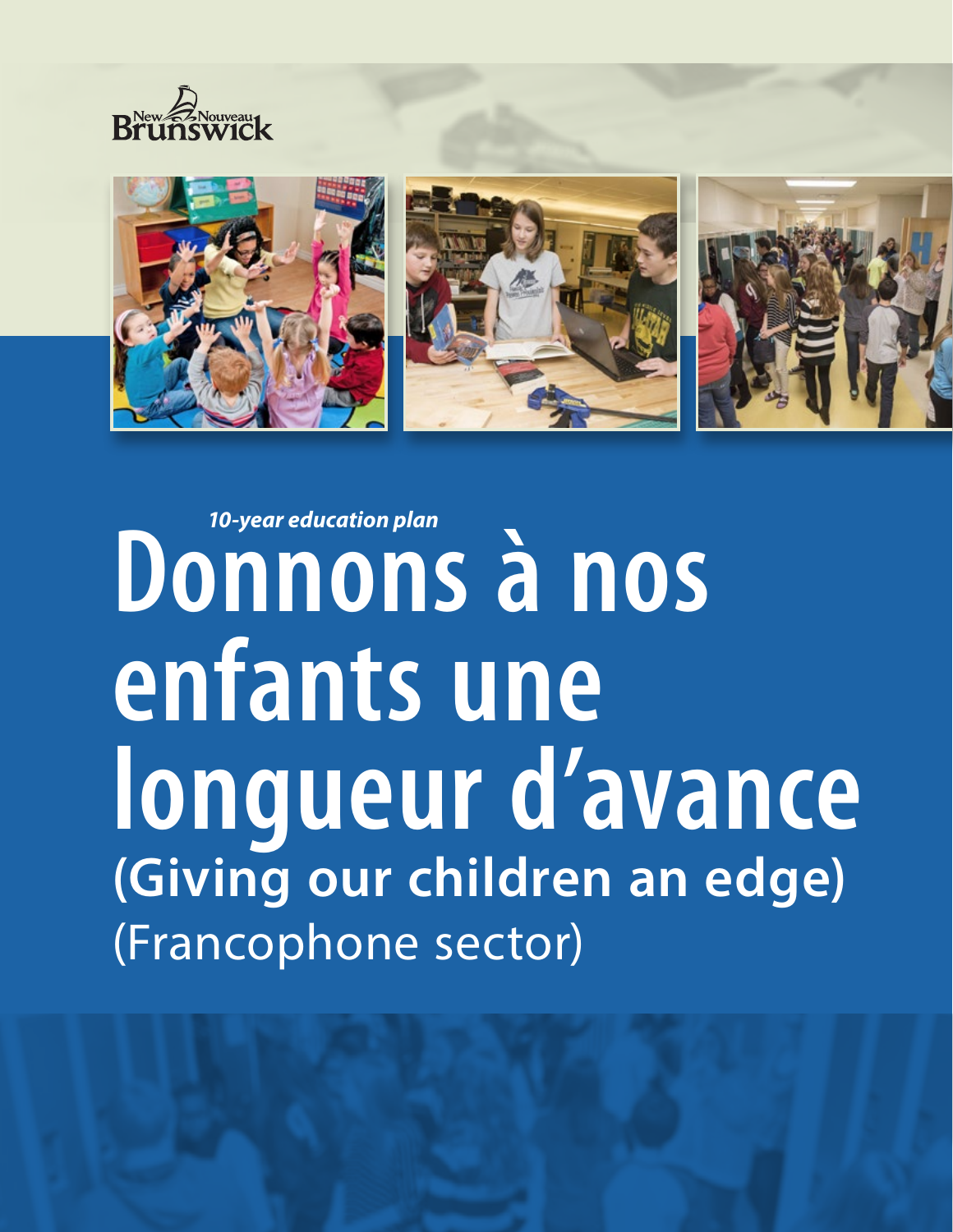#### **10-Year Education Plan – Donnons à nos enfants une longueur d'avance (giving our children an edge) (Francophone Sector)**

Published by:

Province of New Brunswick PO Box 6000 Fredericton, NB E3B 5H1 Canada

August 2016

ISBN xxx (print edition) ISBN xxx (PDF: English)

10781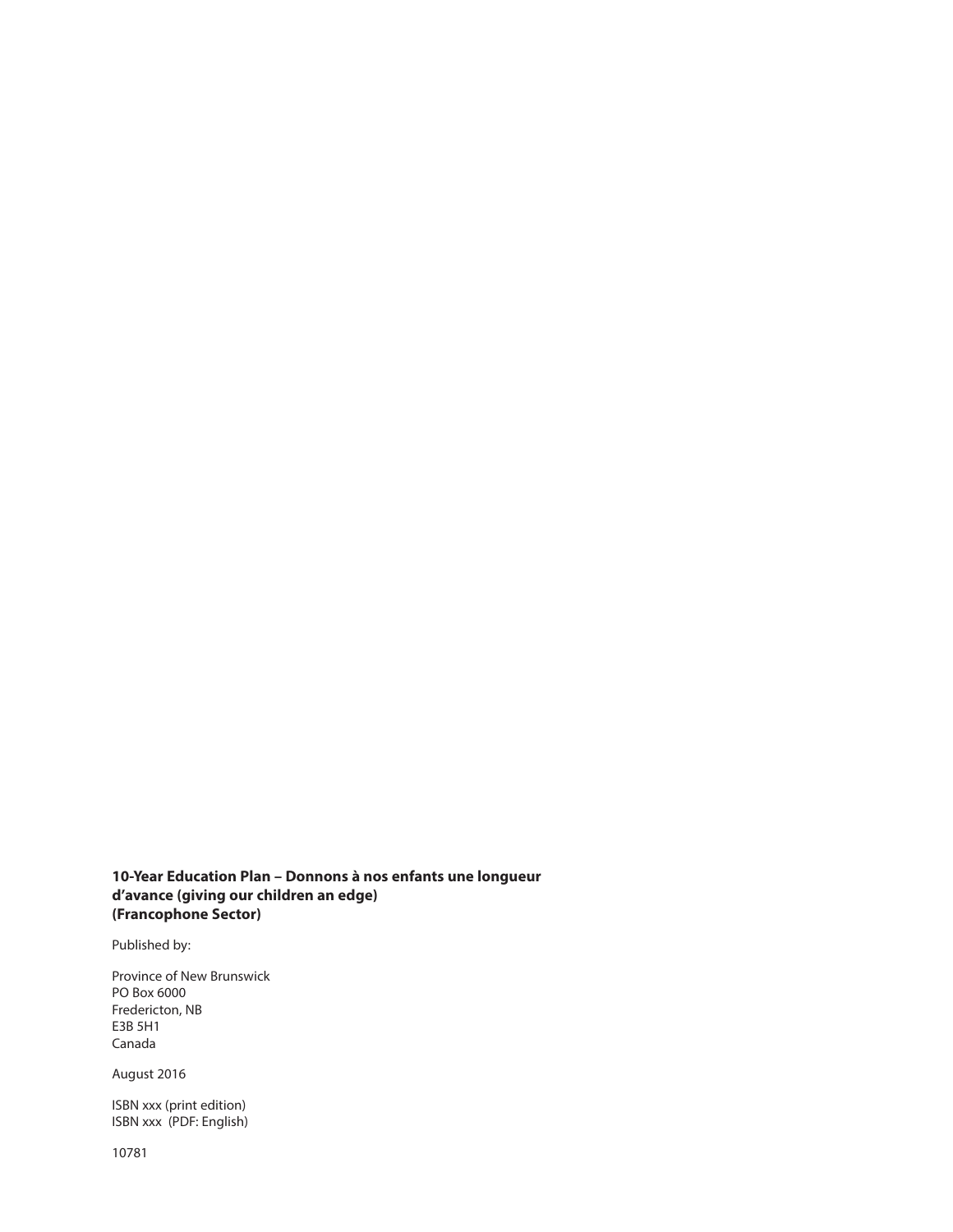## Premier's message

Education is key to New Brunswick's economic future and social fabric.

It is for this reason that education is such a priority of New Brunswickers. Strengthening our economy starts by strengthening our education system. This is why we embarked together on a journey to develop a strong and innovative long-term education plan.

New Brunswickers have told us that we need to change the way we deliver early learning and education to improve our performance and better prepare our young people for success. We're listening. The plan, *Donnons à nos enfants une longueur d'avance* (giving our children an edge) focuses on setting objectives in key priority areas using a performance management system so that we can create lifelong learners and bring stability to our system.

This plan is different in that it is non-partisan, long-term, and focuses on defining our challenges and the outcomes needed to overcome them. The plan establishes clear expectations on standards and performance, with outcome measures that will be tracked and reported. Measurement of key outcomes allows us to monitor our progress across the next ten years.

We should be proud that for the first time, an education plan has been built on an extensive public consultation. Many participated including experts, First Nations, school and school district personnel, early learning educators, youth, parents, community and business leaders, district education councils and other key partners through a series of open houses, one-on-one meetings, workshops and opportunities to comment online.

It is also important to mention the considerable influence of the *Linguistic and Cultural Development Policy* on the 10-year education plan. Various strategies put forward in the policy are reflected in this plan.

We want to thank all of the participants who participated in this process. Thank you for your passion towards education and New Brunswick.

We are all invested in the implementation of the plan, *Donnons à nos enfants une longueur d'avance*, and it is by working together that we can leave the next generation the precious gift of a robust and forward-thinking education system.

Brian Gallant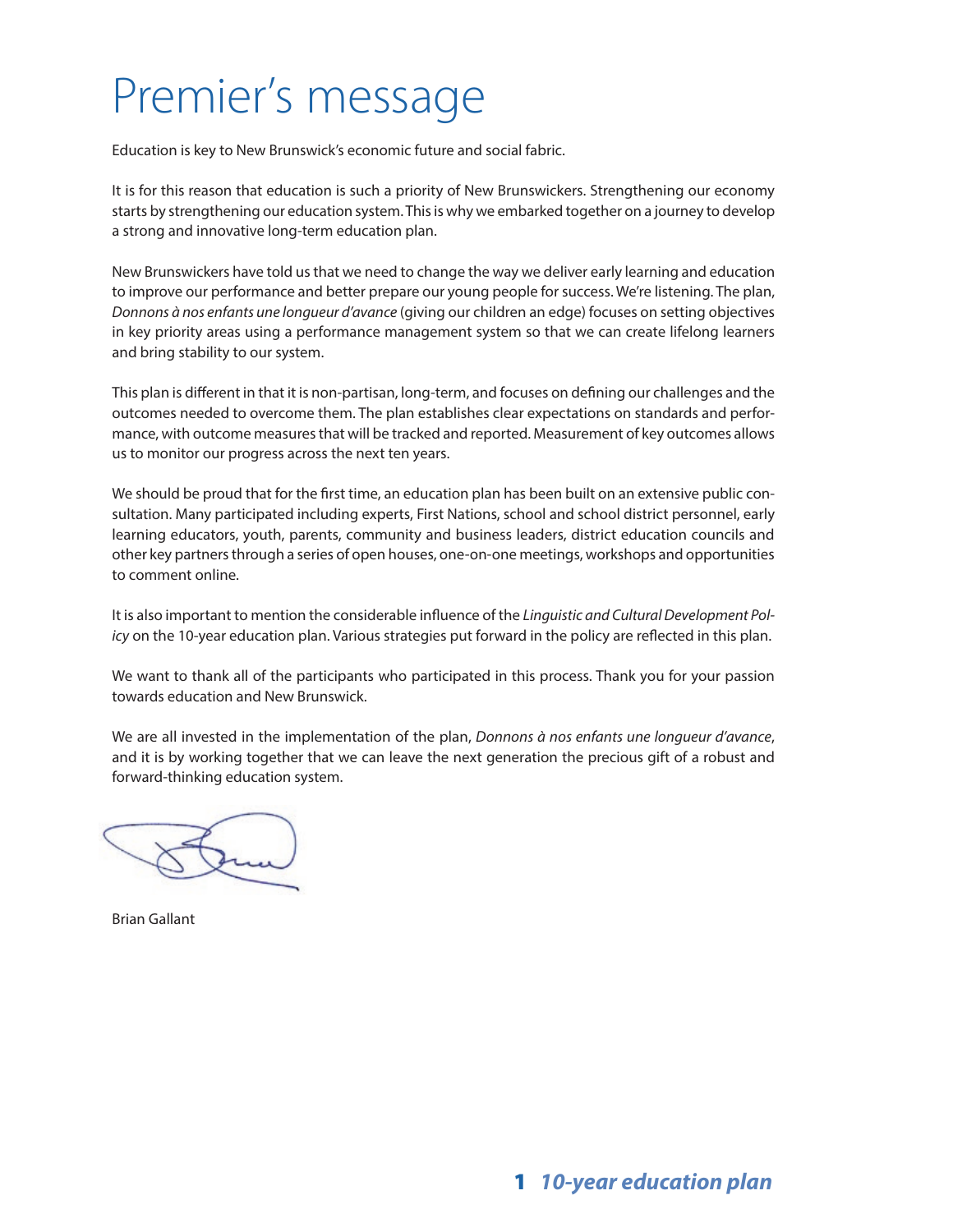## Minister's message

This 10-year education plan, *Donnons à nos enfants une longueur d'avance* (giving our children an edge), forges a new path forward for education in New Brunswick. We want New Brunswickers to begin learning at birth and to continue learning throughout their lives. This will be achieved through the priorities and conditions for success identified in the following pages.

We are committed to a rising tide of excellence in New Brunswick's education system. As the title of this plan suggests, to achieve our objectives we must give our children an edge. It's what New Brunswickers expect and it's what our children deserve. That means children and parents need to value and be engaged in learning. We are also aware of the crucial role of teachers, educators, and other professionals in achieving the 10-year education plan and in the educational success and identity building of children. Learners are not at their best unless educators are at their best. That's why we are committed to supporting those working in our system so they can nurture their own personal excellence and continuous growth.

*Donnons à nos enfants une longueur d'avance* would not be what it is without the considerable contribution of the *Linguistic and Cultural Development Policy*, which is founded on a massive collective effort during the past few years, and is one of its main pillars. The plan is also the result of a wide public consultation led by co-chairs Gino LeBlanc and Karen Power, who put forth the excellent recommendations upon which this plan is built, and who confirmed that we are all key stakeholders in education. Each of us has a role to play in furthering the objectives of this plan including youth, parents, school and school district personnel, educators, First Nations, community and business leaders, district education councils and other key partners.

I want to take this opportunity to thank the co-chairs for their work and also to thank all the members of the public who participated in the extensive consultation process, showing that education is not only a priority for our education system, but also for the entire population.

This is a very exciting time in early learning and education and I look forward to working with our partners to put this plan into action beginning with the upcoming school year.

Brian Kenning

Minister of Education and Early Childhood Development Brian Kenny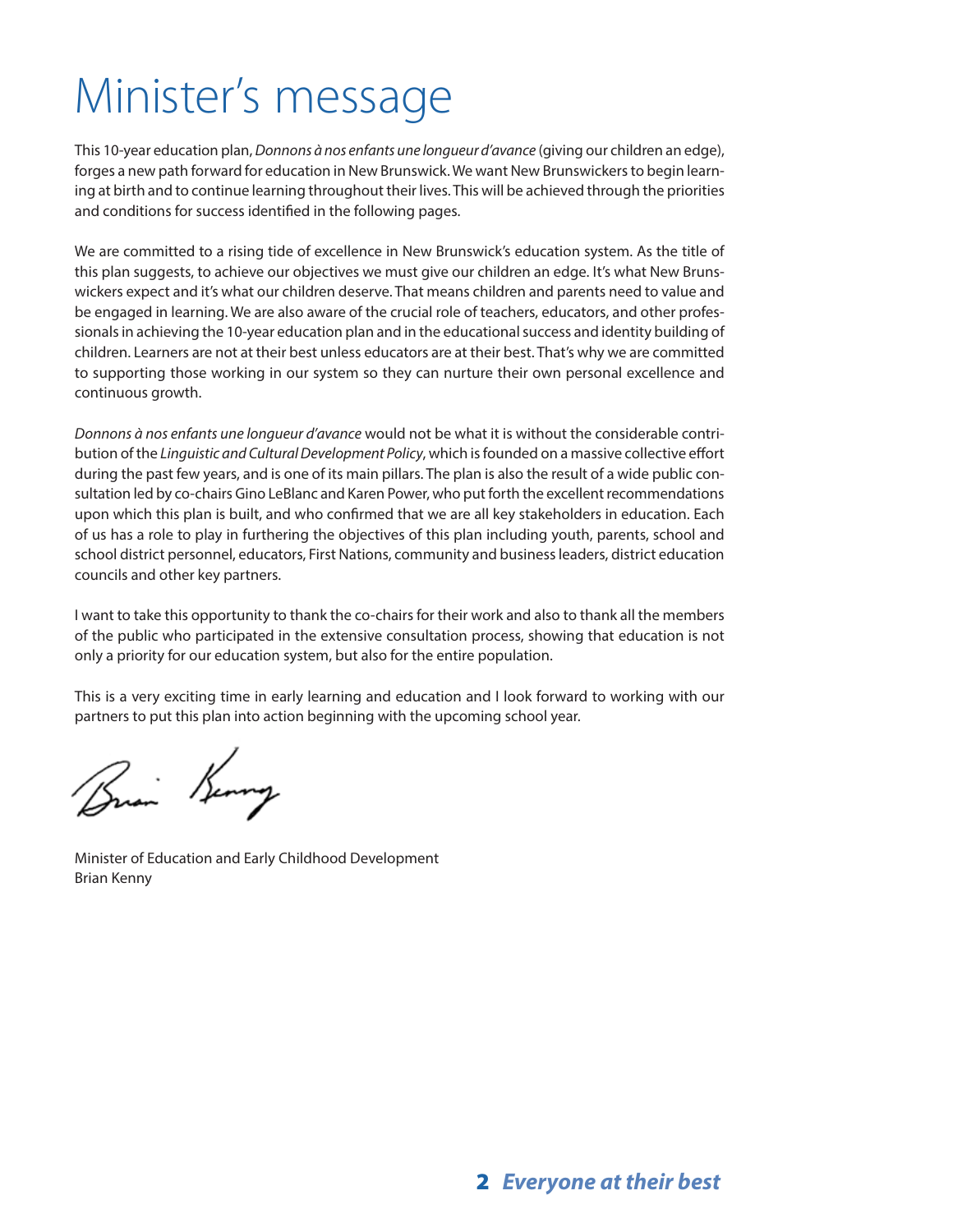## Introduction

New Brunswick's children and youth live in a continually evolving knowledge-based society. To have a rewarding and successful life, young people need skills that will help them be fulfilled, engaged citizens. To develop these skills, they need an education system that evolves at their own pace and meets their needs, while adapting to changes in society, and a learning culture valued by everyone where children and adults remain active learners.

It is important to note that we understand an education system to mean a system that unifies learning for children from birth, as well as education for students in public schools who then make the transition to post-secondary education or the labour market. This learning continuum principle is an integral part of the 10year plan.

The development of this 10-year education plan is the result of extensive consultations involving youth, parents, teachers, early childhood educators, as well as community partners in various linguistic and cultural communities. This exercise, in which representatives of various political parties also participated, gave all citizens an opportunity to provide input on the future of education in New Brunswick. Through this transparent, nonpartisan approach, participants reached a common conclusion: lifelong learning is vitally important for New Brunswick society.

Another finding that emerged during this engagement process was that the education system requires a clear vision and greater stability to ensure the optimum overall development of every child, starting in early childhood all along the pathway through school and post-secondary education.

The 10-year education plan is intended to be a social contract that will ensure all partners in the system are heading in the same direction and working closely together to achieve the objectives stemming from a shared vision.

Lastly, for the plan to be successfully implemented, it will be necessary to strike a balance between flexibility and empowerment, which encourage innovation and generate renewed energy within the system, and accountability reporting and continuous improvement. To achieve that balance, a structured management approach will make it possible to carry out and monitor various initiatives arising from the plan.

It will also be necessary to create conditions that foster a stimulating and rewarding learning environment where everyone can continually grow each and every day. We must support these environments so that best practices and successful methods can be easily developed and shared.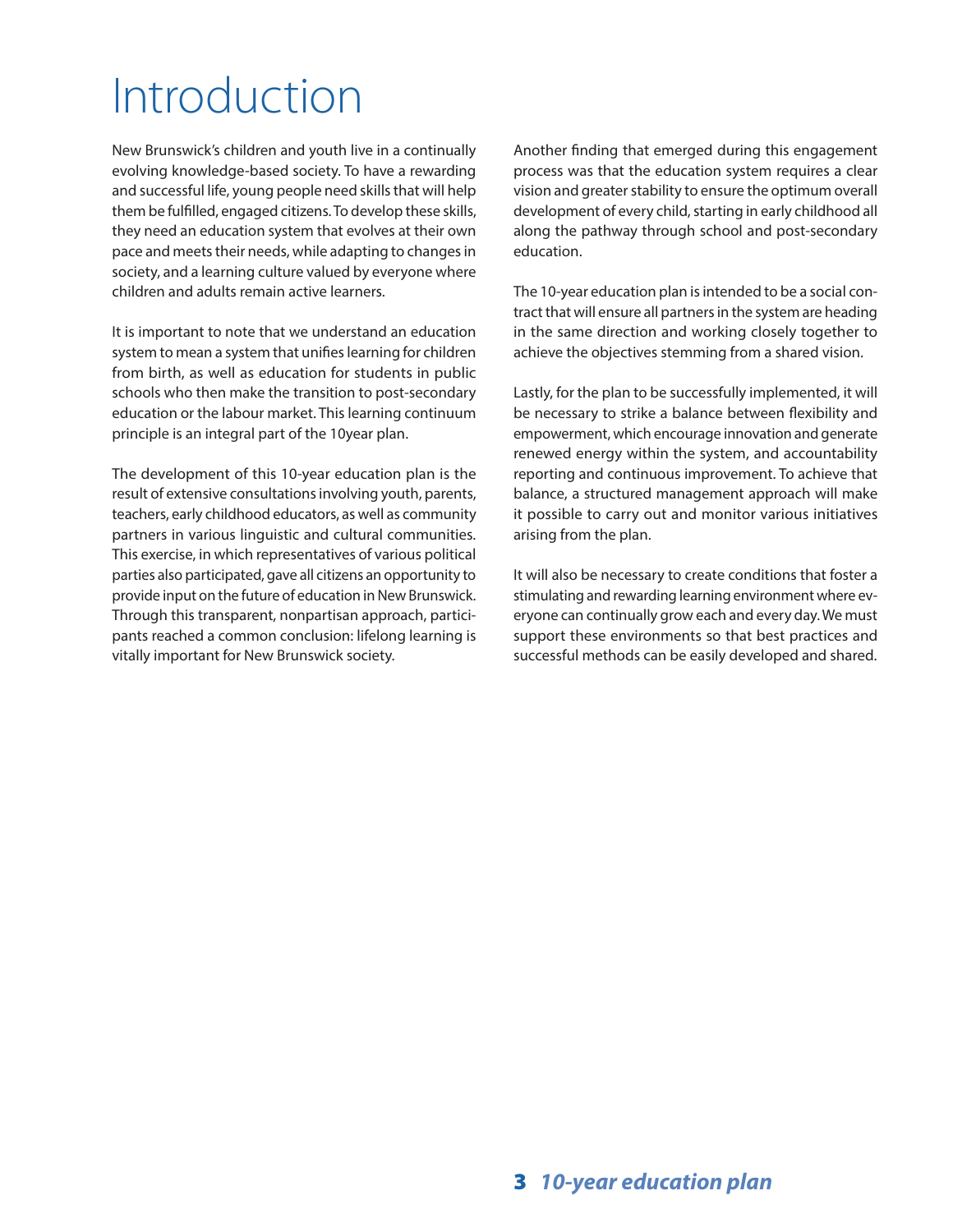## Background

#### **Linguistic and Cultural Development Policy (LCDP)**

The *Linguistic and Cultural Development Policy* (LCDP), published by the Department of Education and Early Childhood Development in 2014, is undoubtedly one of the fundamental components of the 10-year education plan. It is impossible to overlook and not acknowledge the immense effort devoted to engaging the many partners of the Acadian education system in order to identify concrete solutions for addressing the many challenges associated with French education in linguistic minority communities. There is no denying that the achievement of the dual mission of the Acadian and Francophone education system largely depends on the implementation of all the strategies outlined in the *LCDP*.

If the major objectives of the education plan derive directly from the recommendations in the report *Miser sur l'éducation : apprenante et apprenant pour la vie* (Focus on education: learners for life) (2016), it is important to stress that the objectives were widely drafted taking into account the strategies and courses of action already identified in the LCDP. Therefore, the majority of strategies are directly or indirectly touched on in this education plan, either in terms of the key objectives or the conditions for success.

The work involved in engaging the many partners of the Acadian and Francophone education system, which resulted in the LCDP, must continue to help the system achieve the objectives in the education plan. The individual and group action plans that were developed and continue to be developed by education partners to implement the LCDP will certainly support personnel in their efforts to foster the success of all learners. Therefore, the LCDP serves as the backdrop for the provincial education plan, and together they form a whole and complement one another.

#### **Graduate profile**

The *Profil de sortie d'un* élève *du système acadien et francophone du Nouveau-Brunswick* (New Brunswick Acadian and Francophone school system graduate profile), which was developed following a series of consultations with key partners, is another fundamental component of the provincial education plan. The plan's eight key objectives are grouped under three major educational goals, as set out in the profile:

- Living a balanced life;
- Living as engaged and ethical citizens;
- Developing a desire for lifelong learning.

The three major goals set by the Department of Education and Early Childhood Development serve as a foundation for the inclusive vision of the Francophone education system in New Brunswick. They also reflect the dual mission and take into account all of the complexity and interdependence of the environments in which learners thrive.

The graduate profile promotes a competency-based approach that allows students to operate in various learning and life contexts. The following three competencies, which will develop interdependently throughout the educational journey, have been identified:

- socio-emotional competency;
- cognitive competency;
- communication competency.

The main objectives of the plan were developed by taking into account these three competencies and the changes needed within the education system to ensure that learners are more engaged in their learning all along the continuum and have truly acquired these competencies when they leave high school.

#### **Diversity and respect**

For nearly 30 years, the New Brunswick education system has adhered to the philosophy of inclusive education. In the beginning, the emphasis was on integration, which primarily consists of placing children with special needs in schools. Over the years, this has evolved into inclusive education, a philosophy involving teaching practices that support all students within a common learning environment.

The 10-year education plan still embraces the principles of inclusion as they are the foundation for New Brunswick's society. Nowadays, inclusive education is based on respect for diversity, as well as on the principle that every child and student is able to learn. Inclusive education takes place in learning environments that ensure the wellbeing of and provide quality teaching for all participants.

The goals of the education system take respect and diversity into account and apply to all students. It is therefore important to provide them with a flexible but challenging learning environment that includes a continuum of programs and services that are provided in both a universal and personalized way. Therefore, the teaching of curricula, support services and extracurricular activities are provided equitably to all learners. It is in that sense that all of the objectives set out in the plan take inclusive principles into account.

### 4 *Everyone at their best*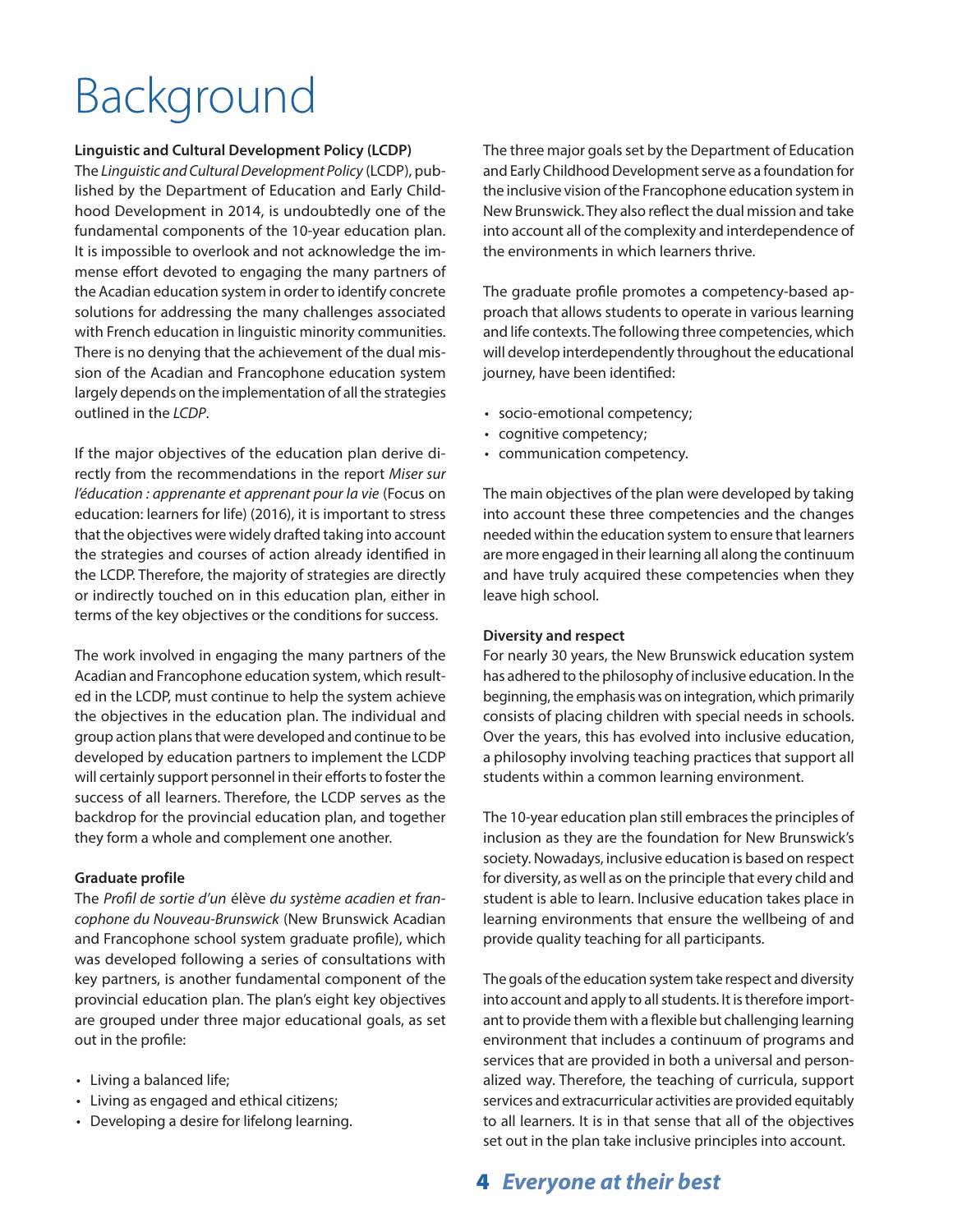## Vision

Each person, from early childhood to adulthood, develops and realizes his or her full potential. As an engaged citizen who is open to the world, she or he contributes to the vitality, the development and the influence of the Acadian and Francophone community and New Brunswick society. (LCDP, p. 22)

## Mission

The Acadian and Francophone education system provides each person, from early childhood to adulthood, with quality education contributing to his or her educational success and to the development of his or her linguistic and cultural identity. (LCDP, p. 23)

## Systemic condition for change

Research shows that 70 per cent of organizational change initiatives fail despite the best intentions (Blanchard, 2010). In fact, many fail because organizations do not establish structured processes to lead the desired changes, and do not prioritize activities, monitor outcomes or support improvements made over time. Setting up a formal management system is a proven structured approach that enables organizations to address these challenges.

In that regard, a Formal Management system will be used throughout the education system to enable leaders and staff to implement the 10year plan, drive improvements and achieve desired outcomes to enable New Brunswick to become a world leader in education and early childhood development.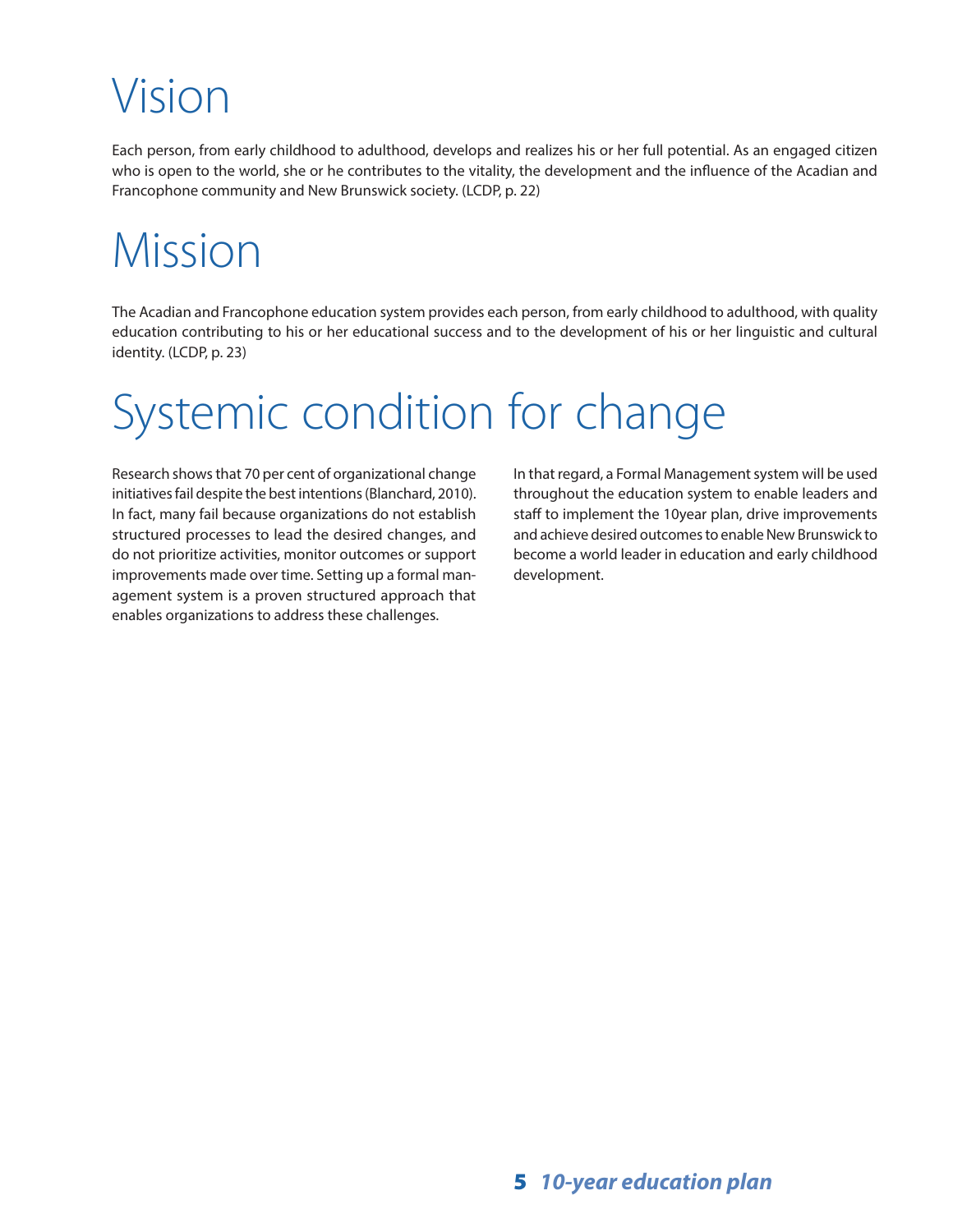## Objectives and conditions for success

#### *Organization of the 10-year plan*

Given that learners are the focal point of the Acadian and Francophone education system, the key objectives of the education plan are centred on activity areas that are directly related to those objectives. Consequently, the outcome of all activities and initiatives stemming from the education plan will continue to be the success of all learners in the following eight areas:

- Career and life readiness;
- Wellness;
- Identity building;
- Citizenship education and diversity;
- First Nations;
- School and life readiness;
- Literacy;
- Numeracy and science, engineering and technology.

For each objective, the plan describes the following:

- Reasons why the objective is important for learner success;
- Indicators of success to ascertain whether the objective has been met;
- Key areas where we must take action to achieve the objective and targets.

The education plan intentionally does not outline how each objective is to be achieved and how each associated key area is to be implemented by school districts, schools and early learning services. Instead, it clearly sets out expectations with respect to the objectives to be achieved collaboratively. The plan concludes by highlighting the conditions for success based on a system perspective that must be strengthened to achieve the learnercentred objectives. The conditions for success are:

- application of Formal Management principles;
- equal access to programs and services;
- recognition of parents as first educators;
- training and coaching for staff;
- establishment of an integrated learning continuum;
- access to appropriate infrastructure and information and communication technologies.

#### *Implementation plan and accountability report*

We acknowledge that the publication of this plan is just the beginning of the work to be done. In this context, it is clear that the real work consists in determining how the plan will be implemented. In fact, this will enable the plan to stand out from its predecessors. By using Formal Management principles, tools and methods, the department will draw up an implementation plan and a reporting framework to ensure the successful implementation of the 10-year education plan. The implementation plan will be developed with school districts and early learning services, and published each year. Progress toward achievement of the targets will also be made public every year.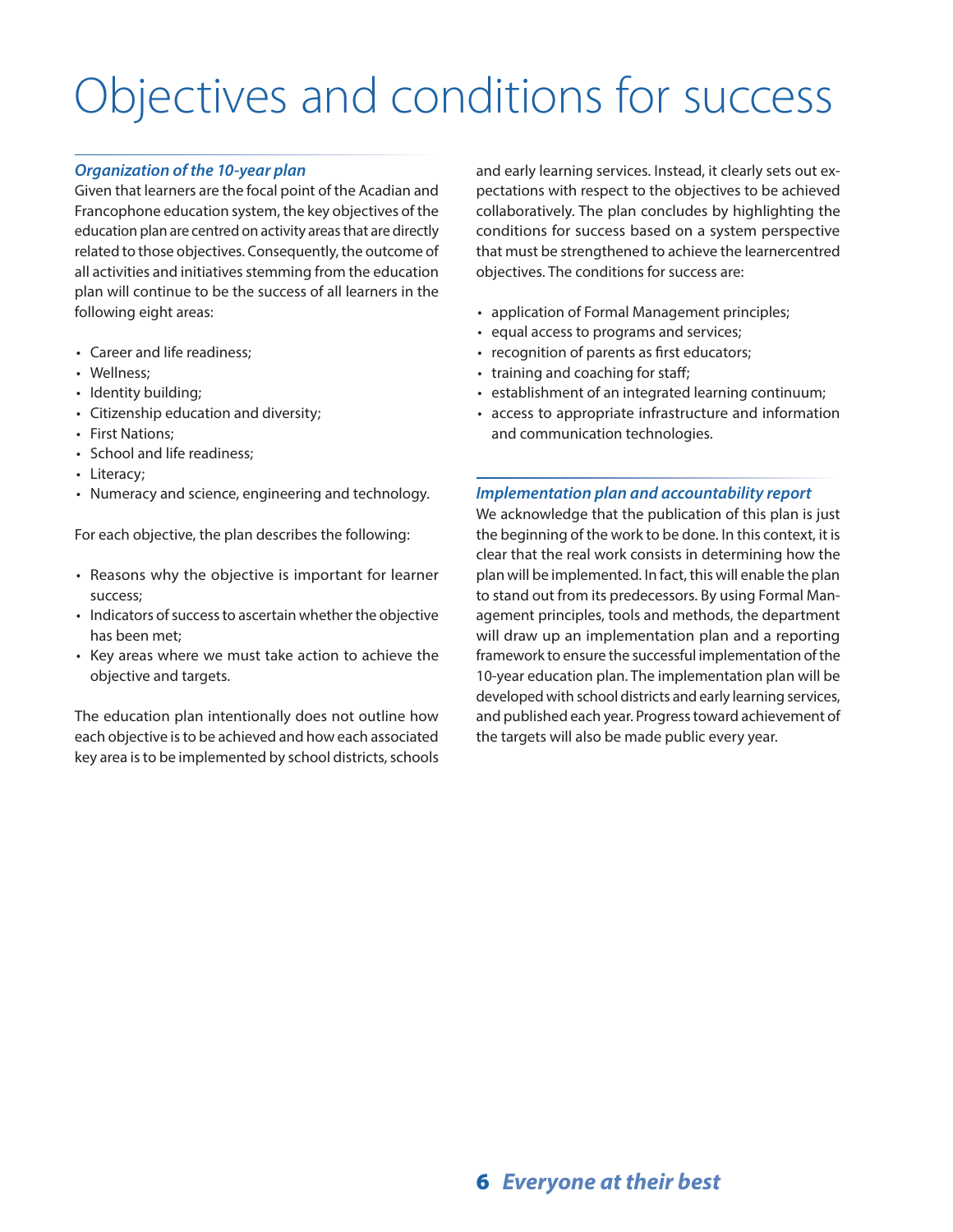### Living a balanced life Objective 1 Career and life readiness–Ensure that all students develop the competencies they need to achieve their career and life readiness plan

#### *Reason for this objective*

In the 2015 Grade 12 Exit Survey (Department of Education and Early Childhood Development, 2015), 56.7 per cent of graduates stated that their uncertainty about a choice of career was an obstacle to pursuing their post-secondary studies. This same survey also found that only 59 per cent of students had had an opportunity to participate in career exploration activities and that 61 per cent of students had had an opportunity to participate in career-focused activities while they were in school. Schools must therefore take action to better prepare students for their future. As stated in the LCDP:

*"To be equipped to deal with all these changes, students must be able to acquire the knowledge, skills and attitudes necessary to carry through with their life/career project and their civic engagement, so as to advance their personal and vocational development."* **(p. 128)**

The LCDP reminds us equally that "schools must continue to transform teaching and learning so as to support the development of sustainable skills as explicit learning objectives." (p. 129) Consequently, in addition to helping students discover their strengths and talents and to explore various career options, it is necessary to ensure they are engaged in school so they can develop their entrepreneurial spirit, as well as the competencies they will need to adapt to the world around them on both a personal and professional level.

Student engagement at school certainly has an impact not only on their future, but also on the quality of their everyday life, because school is the most prevalent part of their daily routine. A survey conducted with more than 90 middle schools and high schools across Canada found that only 37 per cent of students surveyed felt intellectually engaged in their language and mathematics courses (Willms, Friesen & Milton, 2009). This figure is alarming because it reveals that the majority of students do not feel that their courses meet their needs. In response to this finding, it is imperative to take a look at teaching practices and the current school structure in order to ensure that all students, regardless of their strengths and their challenges, have an opportunity to engage in long-term learning they can use throughout their lives.

#### *How will we measure our progress?*

| Indicator                                                                                                                                                        | Actual     | 2025-<br>2026 |  |
|------------------------------------------------------------------------------------------------------------------------------------------------------------------|------------|---------------|--|
| % of Grade 12 students who indicate they<br>are confident in their decisions regarding<br>their transition to post-secondary educa-<br>tion or the labour market | Fall 2018* | 90%           |  |
| % of Grade 12 students who indicate they<br>have developed the necessary skills to<br>carry out their career and life readiness<br>plan                          | Fall 2018* | 90%           |  |
| % of Grade 8 students who indicate that<br>their time in elementary school helped<br>them identify their strengths and areas<br>of interest                      | Fall 2018* | 90%           |  |
| *Baseline data and target, where applicable, will be established by Fall<br>2018.                                                                                |            |               |  |

#### *Key areas*

- **Self-discovery**: Provide all students, starting in elementary school, the tools to discover their strengths, the challenges they face, what they feel passionate about, and their interests, so they are better equipped to make informed decisions about their future both on a personal and professional level.
- **Competency-based approach**: Provide all students opportunities to develop, all along their schooling, in learning environments that foster a competency-based approach and allow students to carry out complex, meaningful and context-specific tasks.
- **Varied range of courses**: Provide all high school students opportunities to take compulsory and elective courses that meet their needs and are related to their career and life readiness plan.
- **Career exploration**: Provide all students opportunities to regularly participate in activities where they can explore various careers in different areas, including careers in trades, computer programming and the arts.

### 7 *10-year education plan*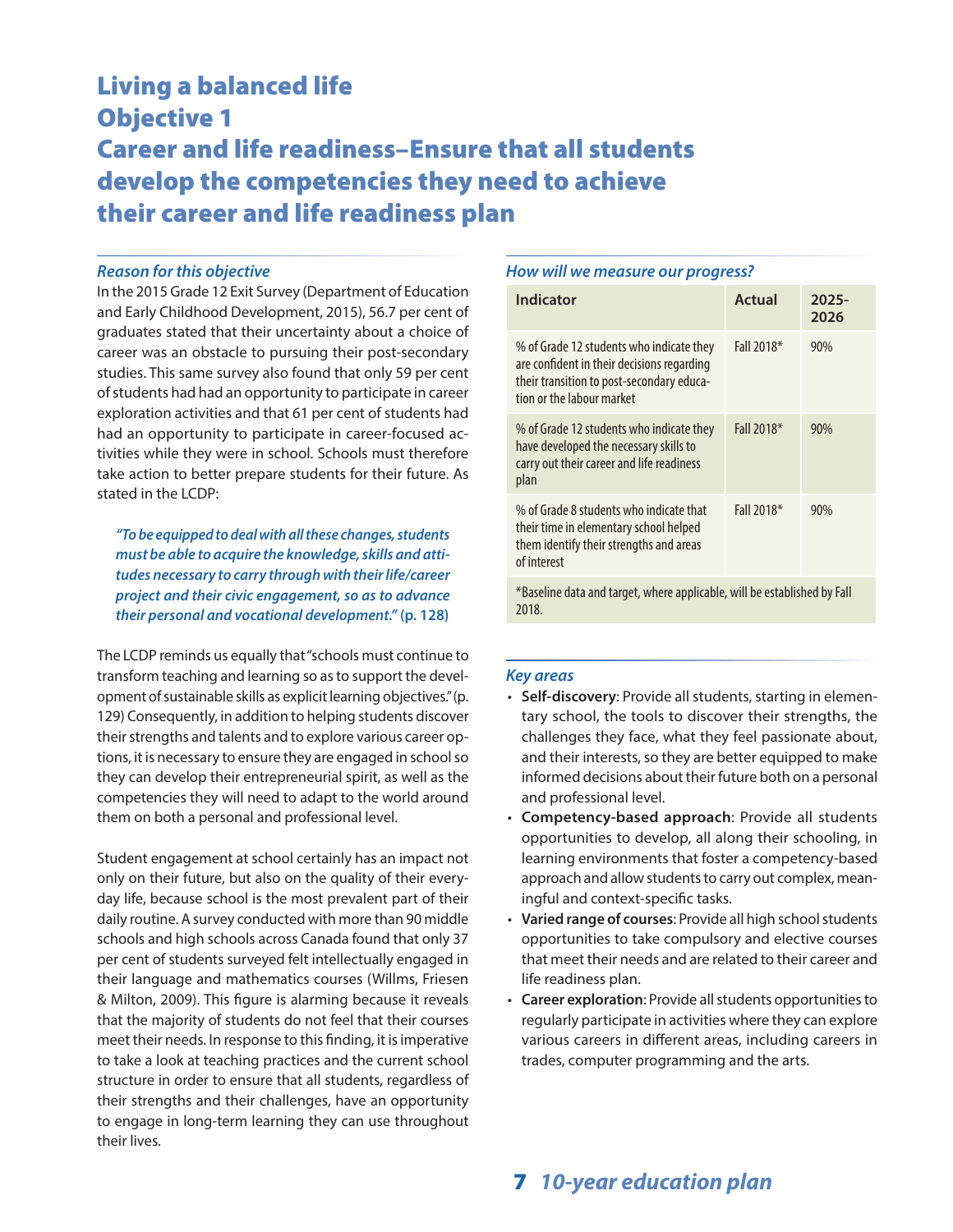### Living a balanced life Objective 2 Wellness–Ensure all learners develop the skills that will help them live fulfilling and healthy lives

#### *Reason for this objective*

Nurturing secure and stable emotional bonds in young children provides a permanent foundation with positive, longterm consequences. These bonds foster the development of selfconfidence, the ability to manage emotions, the ability to adjust, as well as motivation to explore the world around them. A healthy lifestyle (physical exercise, proper nutrition and good sleep habits), the four components of mental health (autonomy, competence, relatedness and generosity), and prosocial behaviours are some of the key elements for good physical and mental health.

However, statistics show that there are significant deficiencies in this area. The New Brunswick Health Council states in its report *Recognizing and Focusing on Population Health Priorities* (2016) that New Brunswick is one of Canada's least healthy provinces. The Council also states that 16 per cent of students in Grades 4 and 5 are at risk of developing mental health problems (2014).

It is therefore important to establish conditions which will develop the skills required for good physical and mental health.

*"When mental fitness needs are sufficiently met, people become more resilient and selfdetermined in adopting attitudes and behaviours that contribute to their personal wellness and that of others."* **(New Brunswick Health Council, 2013, p. 1)**

#### *How will we measure our progress?*

| <b>Indicator</b>                                                                                                                                          | <b>Actual</b> | 2025-<br>2026 |  |
|-----------------------------------------------------------------------------------------------------------------------------------------------------------|---------------|---------------|--|
| % of preschoolers exhibiting a high level<br>of overall health according to educators in<br>licensed Francophone early learning and<br>child care centres | Fall 2018*    |               |  |
| % of preschoolers exhibiting prosocial<br>behaviours                                                                                                      | Fall 2018*    |               |  |
| % of students in Grades 6 to 12 reporting a<br>high level of mental fitness at school                                                                     | 67%           | 90%           |  |
| % of students in Grades 6 to 12 reporting<br>very good or excellent physical health                                                                       | Fall 2018*    | 90%           |  |
| % of students in grades 6 to 12 reporting a<br>medium or high level of resilience                                                                         | 74%           | 90%           |  |
| *Raseline data and target where annicable will be established by Fall                                                                                     |               |               |  |

\*Baseline data and target, where applicable, will be established by Fall 2018.

- **Active healthy lives**: Provide all learners opportunities to participate in learning and life experiences that will help them adopt behaviours and develop the necessary skills to lead active healthy lives.
- **Mental health in the learning environment**: Provide all learners the opportunity to participate in learning and life experiences that will help them develop mental health components at school: autonomy, competence, relatedness and generosity.
- **Healthy relationships**: Provide all learners the opportunity to participate in learning and life experiences that will help them develop the necessary interpersonal skills to adapt to various social situations.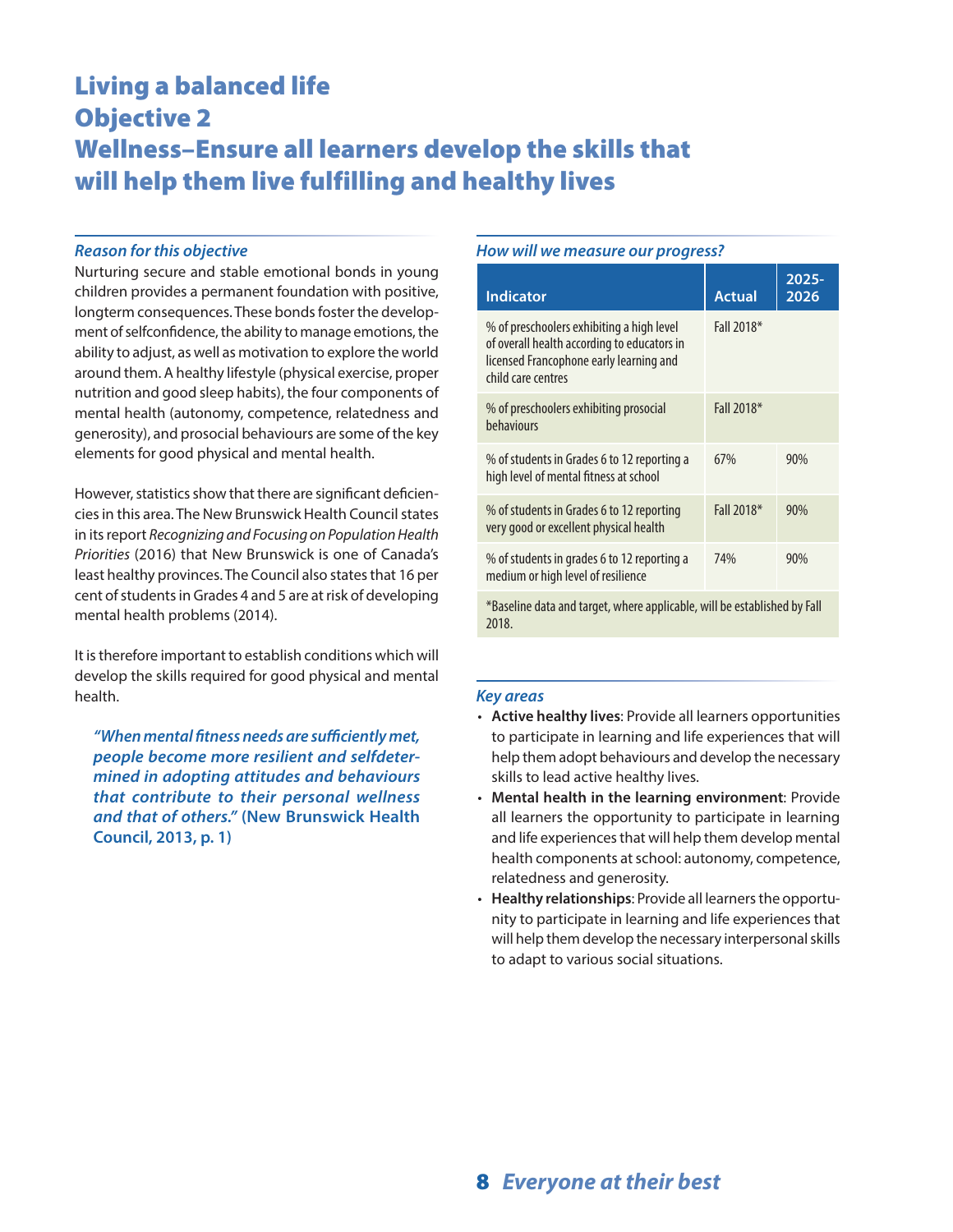### Living a balanced life Objective 3 Identity-building–Incite all learners to build their identities and develop a sense of belonging to the Acadian and Francophone community

#### *Reason for this objective*

Identity building for every learner is the focal point of the Acadian and Francophone school system's mission. It is also a priority of the LCDP which devotes an entire section to it. In minority settings, it is vitally important to ensure that all learners develop a strong sense of belonging to the Acadian and Francophone community, as well as confidence in expressing themselves in French. According to the *2015 Grade 12 Exit Survey* (Department of Education and Early Childhood Development, 2015), 33 per cent of Grade 12 students found it easier to speak English than French, which means that efforts must continue to strengthen learners' positive relationships with the French language, especially in Anglo-dominant environments.

*"Identity building is in a way the cornerstone for any actions to be taken to help "make a society," and to ensure the sustainability of the French language and the transmission, enrichment and renewal of Acadian and Francophone culture. That is why it is vital that it be treated with great importance from early childhood all through the educational process."* **(LCDP, p. 69)**

#### *How will we measure our progress?*

| <b>Indicator</b>                                                                                                                                                                                                                                                | <b>Actual</b> | 2025-<br>2026 |
|-----------------------------------------------------------------------------------------------------------------------------------------------------------------------------------------------------------------------------------------------------------------|---------------|---------------|
| % of children in licensed Francophone early<br>learning and child care centres who actively<br>participate in activities associated with the<br>French language and with Acadian and<br>Francophone culture, arts and traditions in<br>line with the curriculum | Fall 2018*    | 95%           |
| % of Grade 8 students reporting a positive<br>relationship with the French language                                                                                                                                                                             | Fall 2018*    | 90%           |
| % of Grade 12 students reporting a positive<br>relationship with the French language                                                                                                                                                                            | Fall 2018*    | 90%           |
| % of Grade 8 students reporting a strong<br>sense of belonging to the Acadian and<br>Francophone culture                                                                                                                                                        | Fall 2018*    | 90%           |
| % of Grade 12 students reporting a strong<br>sense of belonging to the Acadian and<br>Francophone culture                                                                                                                                                       | Fall 2018*    | 90%           |
| $*R$ acaline ata and tarnet where and designed will be established by Eall                                                                                                                                                                                      |               |               |

Baseline data and target, where applicable, will be established by Fall 2018.

#### *Key areas*

- **Positive relationships with language and culture**: Provide opportunities for all learners to participate in learning and recreational activities that foster the development of a positive relationship with the French language and with Acadian and Francophone culture.
- **Expression of identity through the arts**: Provide opportunities for all learners to use various art forms as an expression of their identity.
- **Past and present contributions of the Acadian and Francophone community**: Provide opportunities for all learners to acquire an understanding and appreciation of past and present contributions of New Brunswick's Acadian and Francophone community to the province and the country.

9 *10-year education plan*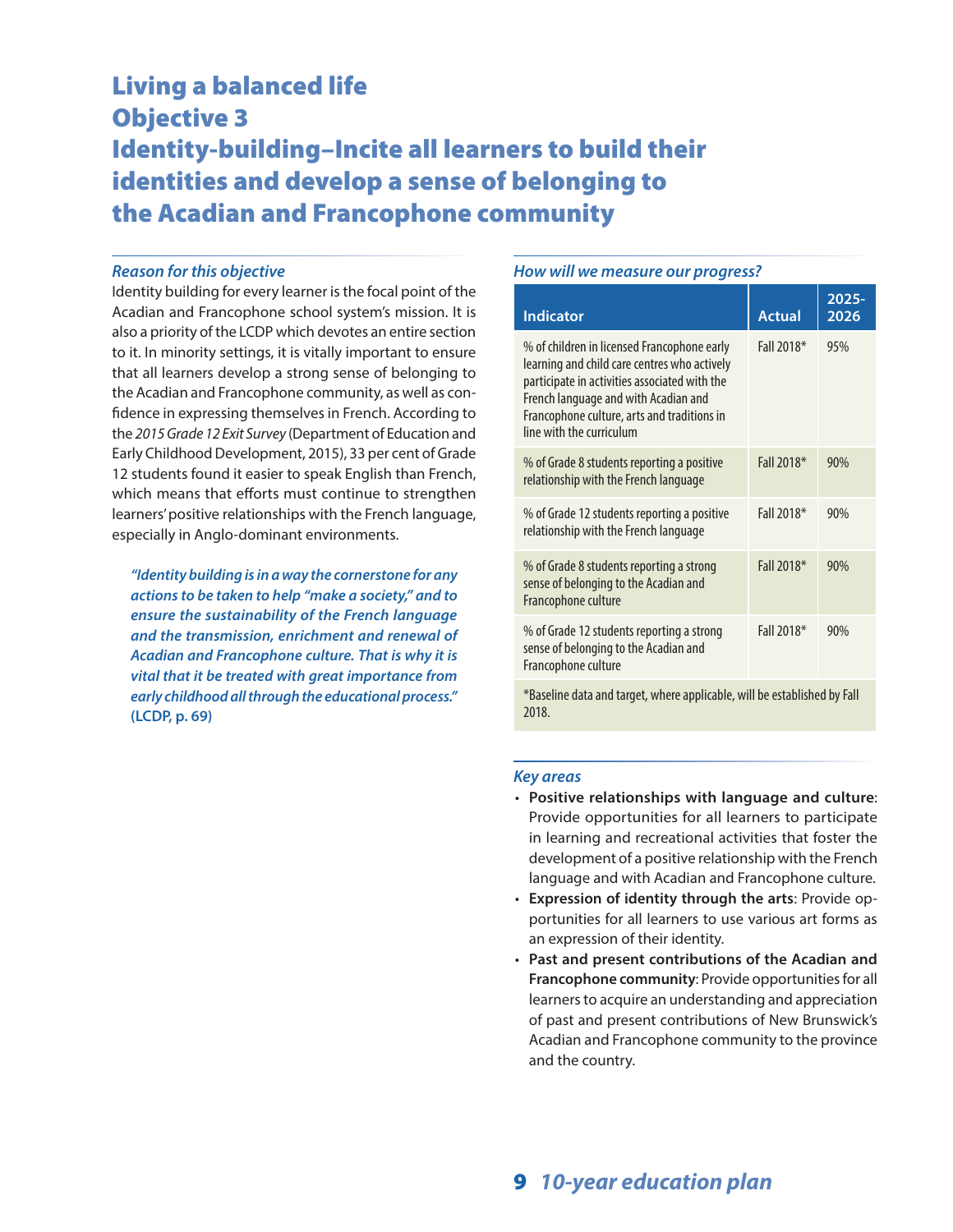### Living as engaged and ethical citizens Objective 4 Citizenship education and diversity–Encourage learners to be open to diversity and to participate in the growth of their community

#### *Reason for this objective*

Learners are in daily contact with other children and young people who are different from them physically, culturally and socially, for religious reasons, or because of their ability in school. In addition, they are exposed to opinions, values and visions of the world that are different from their own. In an inclusive education system, it is important that all learners are welcoming and respectful. To this end, they must learn in environments where diversity is recognized and valued. They must also have learning experiences that encourage them to use their critical thinking skills and be aware of the diversity around them, in all its forms. By understanding values and beliefs that are different from their own, learners will be able to interact and collaborate with others, as well as become involved socially to build a stronger, more dynamic society. The LCDP states:

*"It is essential for the education system and the Acadian and Francophone community to ensure that students acquire skills that allow them not only to make a judgment with a minimum of prejudice or preconceived ideas about various situations, but also to propose solutions that are relevant, effective and respectful of all parties involved in the course of remedying situations they view as problematic."*  **(LCDP, p. 130)**

Developing citizenship in learners will give them a better understanding of the role of the individual as a member of a social group, as well as interpersonal relationships, and relationships between individuals, the area where they live and their social institutions.

#### *How will we measure our progress?*

| <b>Indicator</b>                                                                             | <b>Actual</b>   | 2025-<br>2026 |
|----------------------------------------------------------------------------------------------|-----------------|---------------|
| % of high school students reporting being<br>able to influence decisions within their school | Fall<br>$2018*$ | 80%           |
| % of Grade 8 students reporting being open to<br>diversity in all its forms                  | Fall<br>$2018*$ | 100%          |
| % of Grade 12 students reporting being open<br>to diversity in all its forms                 | Fall<br>$2018*$ | 100%          |

\*Baseline data and target, where applicable, will be established by Fall 2018.

- **Critical and creative thinking**: Provide all learners opportunities to grow in a learning environment that fosters the development of critical and creative thinking.
- **Diversity**: Encourage all learners to be open to others and the world in a learning environment where diversity is recognized in all its forms as being essential to personal development and the growth of the community.
- **Engagement in school life**: Provide all students opportunities, during their schooling, to experience citizenship in all its forms by contributing to school life and to school operations.
- **Citizen engagement**: Provide all students, during their schooling, opportunities to look at various issues so that they can initiate, carry out and manage projects that will fulfil real needs in their community and in society.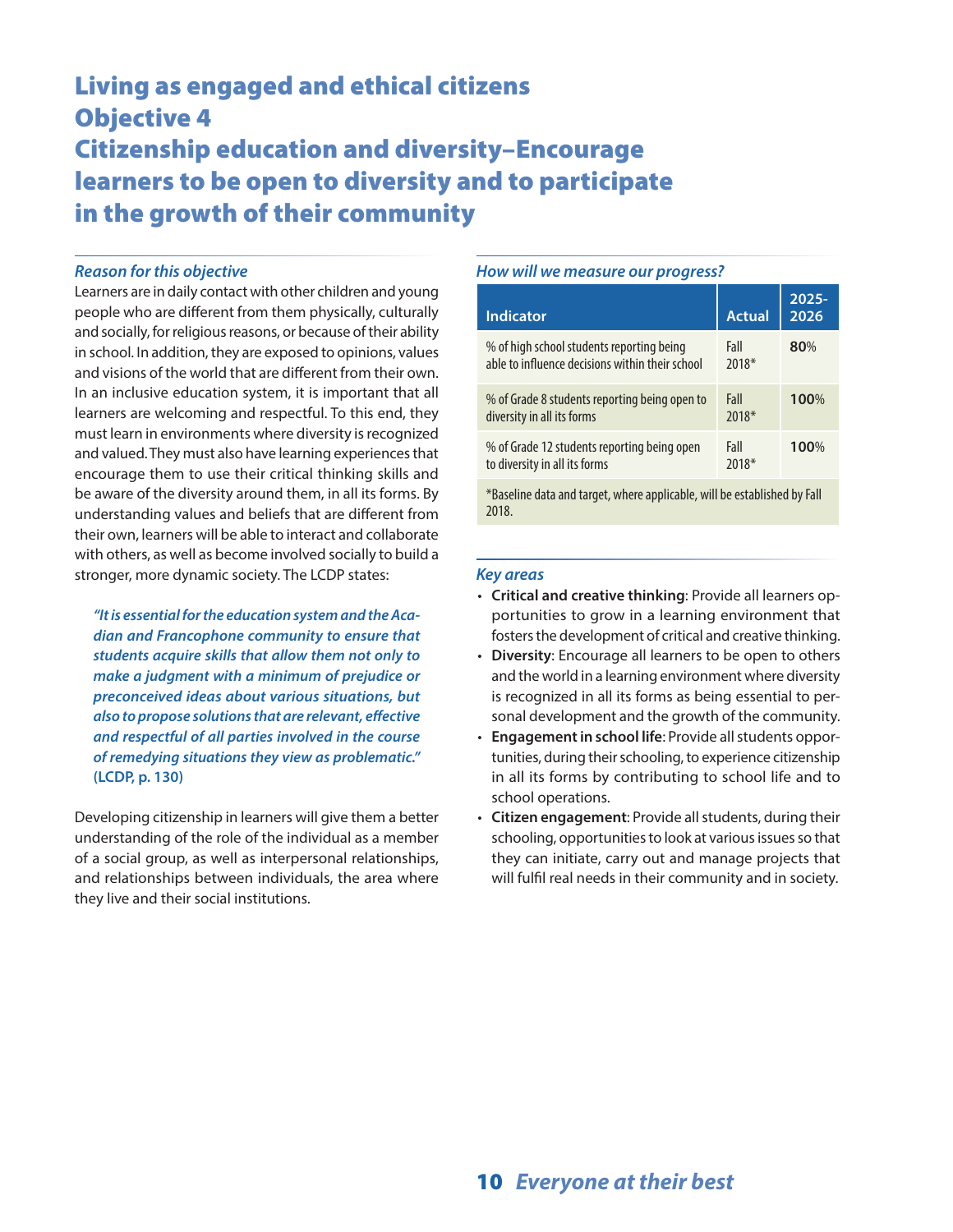### Living as engaged and ethical citizens Objective 5 First Nations–Ensure all students value and understand the culture and history of First Nation People and support First Nation students' identity building

#### *Reason for this objective*

Intercultural understanding, empathy and mutual respect between Francophones, Anglophones and First Nation People can contribute to the well-being of the New Brunswick community. Clearly, it is vitally important to implement strategies to highlight the culture and history of First Nations.

Justice Murray Sinclair, who headed the Truth and Reconciliation Commission of Canada, stated that reconciliation is a question of training and respectful relations. It is therefore essential to implement strategies and measures to promote reconciliation.

*"Reconciliation […] as they heal from the destructive legacies of colonization […] must inspire Aboriginal and non-Aboriginal peoples to transform Canadian society so that our children and grandchildren can live together in dignity, peace, and prosperity on these lands we now share. […] Expanding public dialogue and action on reconciliation beyond residential schools will be critical in the coming years. Although some progress has been made, significant barriers to reconciliation remain."* **(Truth and Reconciliation Commission of Canada, 2015, p. 8)**

#### *How will we measure our progress?*

| <b>Indicator</b>                                                                                                                                    | <b>Actual</b>   | $2025 -$<br>2026 |
|-----------------------------------------------------------------------------------------------------------------------------------------------------|-----------------|------------------|
| % of Grade 12 students reporting having an op-<br>portunity to study the history of Canada's First<br>Nation People in class during their schooling | Fall<br>2018*   | 90%              |
| % of First Nation students reporting a strong<br>sense of belonging to First Nation culture                                                         | Fall<br>$2018*$ | 90%              |

\*Baseline data and target, where applicable, will be established by Fall 2018.

- **History of First Nation People**: Provide opportunities for all students to learn about the history of Canada's First Nation People, particularly with respect to treaties and residential and day schools.
- **Past and present contributions of First Nation People**: Provide opportunities for all students to learn about and develop an appreciation of First Nation cultures, as well as past and present contributions to the growth of New Brunswick and Canada.
- **Identity building**: Support First Nation students in building their identity and achieving success during their time in school.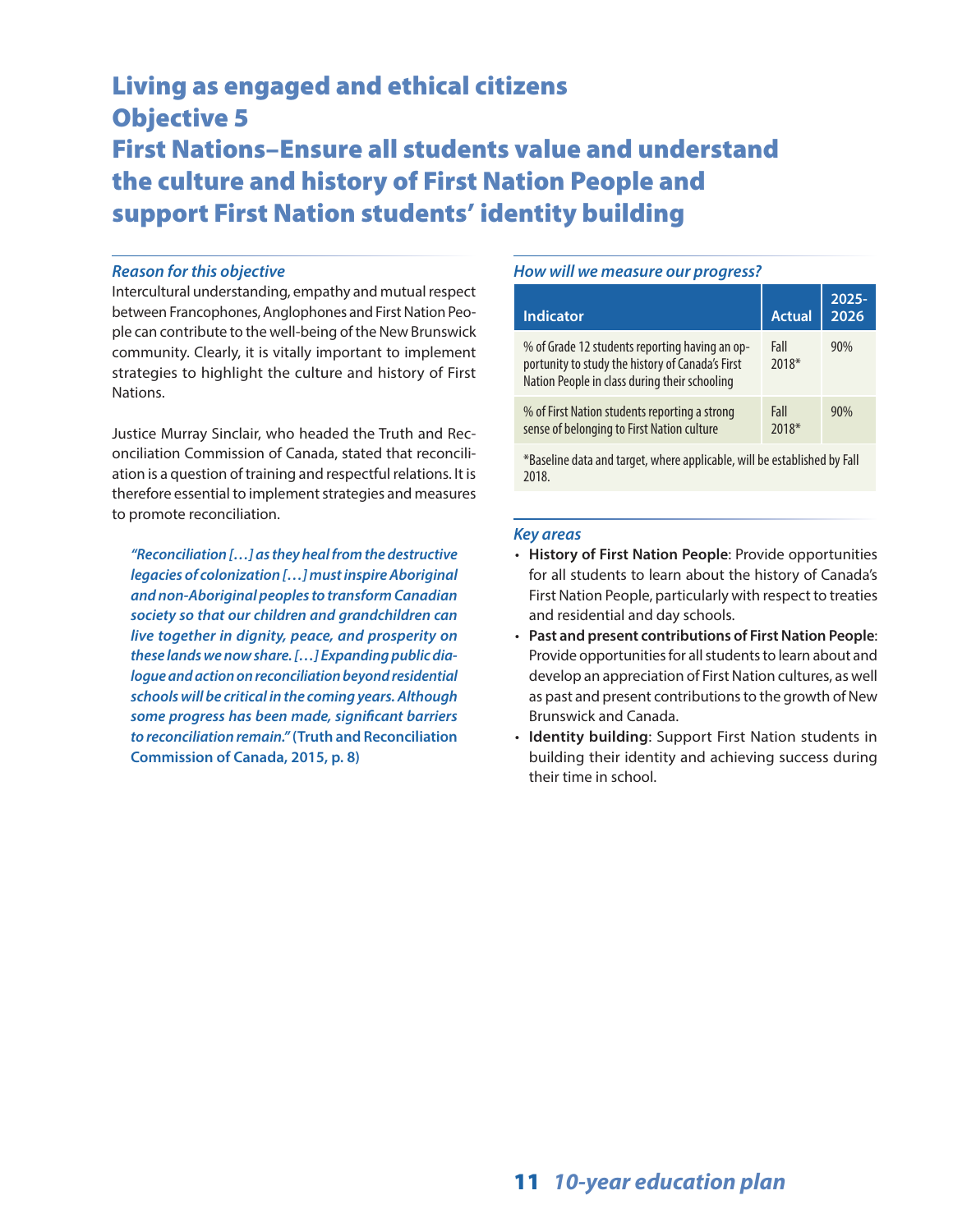### Developing a desire for lifelong learning Objective 6 School and life readiness–Maximize the school readiness of all children in order to close the achievement gap

#### *Reason for this objective*

*"A child's early years are a period of intense learning and development, when tremendous changes occur in the brain over a short period of time. […] This influential period is also characterized by the unprecedented growth of physical, social, emotional, cognitive and communication capacities. During the early years, children develop dispositions and skills for lifelong learning."* **(Council of Ministers of Education, Canada, 2014, p. 4).**

Children's successes in school and in life are strongly shaped by the experiences they have before they begin school. Supporting and building advantage early in life is far easier and more effective than seeking to remedy disadvantage later. Important dimensions of school readiness include physical, motor, linguistic, cognitive, social and emotional development, as well as attitudes toward learning and general knowledge.

For children to be equally successful in school and in life, we must ensure that all learners have quality educational experiences before they start kindergarten. This is especially important for children from underprivileged environments who do not always have the opportunities to develop to their full potential.

*"Reaching out to offer early childhood education to all children catches the substantial numbers of children across the socioeconomic spectrum displaying behavioural and learning vulnerabilities at school entry."* **(McCain, Mustard and McCuaig, 2011, p. 72)**

#### *How will we measure our progress?*

| <b>Indicator</b>                                                                                                                               | <b>Actual</b> | $2025 -$<br>2026 |
|------------------------------------------------------------------------------------------------------------------------------------------------|---------------|------------------|
| % of at-risk children identified in<br>kindergarten                                                                                            | Fall 2018*    |                  |
| % of parents reporting that their child ex-<br>hibits an appropriate level of development<br>before going into kindergarten                    | Fall $2018*$  |                  |
| % of parents reporting that their child<br>participated in at least one early learning<br>service on a regular basis before starting<br>school | Fall 2018*    |                  |
| *Baseline data and target, where applicable, will be established by Fall<br>2018.                                                              |               |                  |

- **Prevention**: Support parents to help their child achieve optimum development by proposing a single point of access to promote and facilitate access to services, programs and resources.
- **Detection**: Identify early the risks of delayed development in children and vulnerability factors in families.
- **Intervention**: Intervene early with children and parents, depending on the intensity required, to meet their needs within their environment.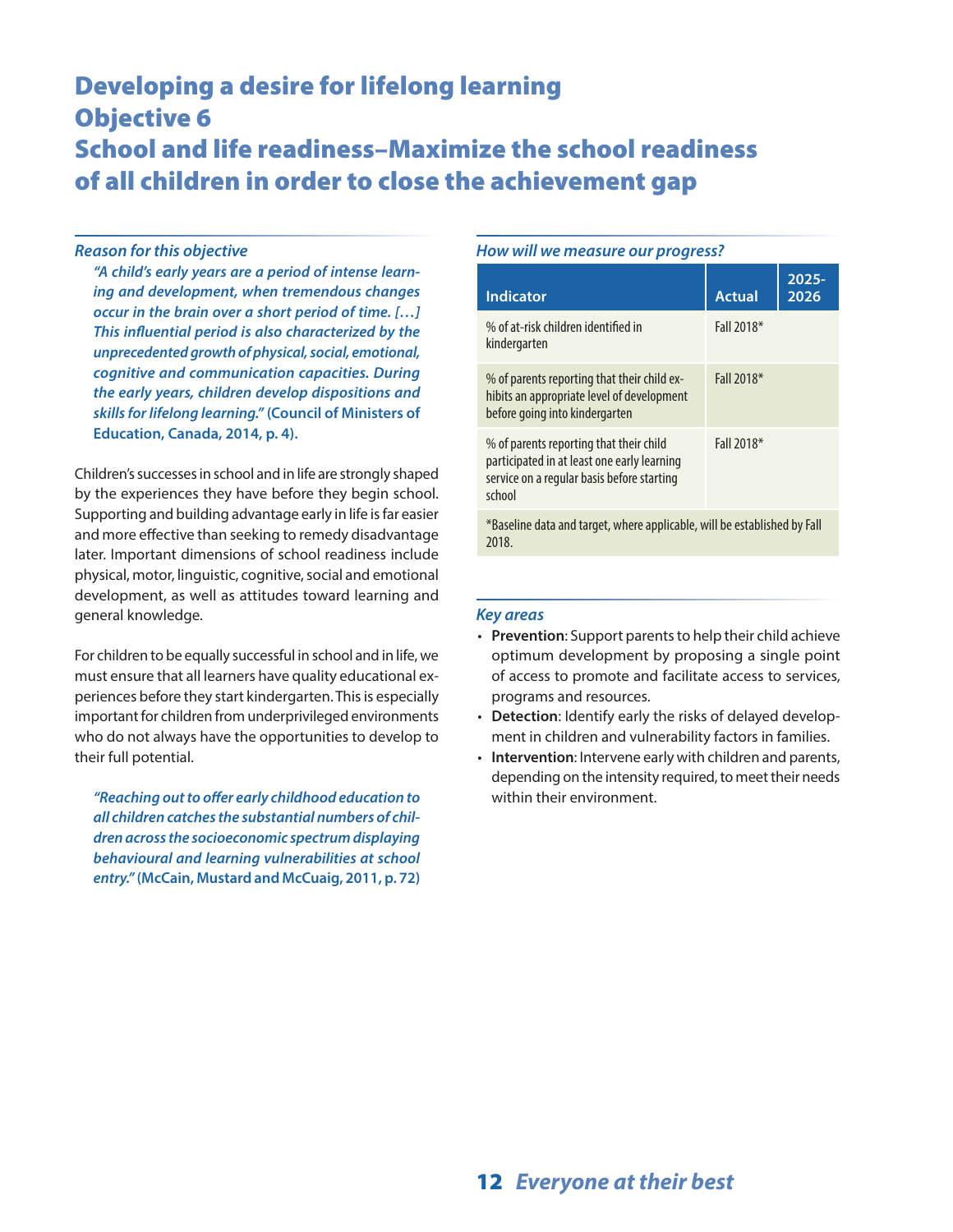### Developing a desire for lifelong learning Objective 7 Literacy–Improve learners' literacy skills

#### *Reason for this objective*

The acquisition of solid reading, writing and oral communication skills continues to be a priority and a major challenge for New Brunswick society. The LCDP states:

*"Literacy has an impact on the academic path of all students, as well as on their general quality of life. Acquisition of solid skills in reading, writing and oral communication allows individuals to realize their full potential and achieve their goals – in short, to succeed in every area, and long past the years they spend in school."* **(p. 133)**

In *The Power of Literacy* report published by the provincial government in 2016, several recommendations are proposed to remedy the deficiencies identified by many stakeholders. The report explains that:

*"Literacy must be a priority as New Brunswick charts its course toward greater prosperity and greater fulfilment for its residents. This will require a commitment to creating opportunities to engage in literacy-rich environments across the lifespan. Each child should be ready and eager to learn before kindergarten. Every student should receive the support and encouragement needed to attain the appropriate level of literacy. No one should graduate without meeting his or her expected literacy achievement. Every adult should have opportunities to engage in learning through a variety of ways."* **(p. 3)**

#### *How will we measure our progress?*

| <b>Indicator</b>                                                                                                                    | <b>Actual</b>  |                 | $2025 -$<br>2026 |
|-------------------------------------------------------------------------------------------------------------------------------------|----------------|-----------------|------------------|
| % of preschoolers who attain an appro-<br>priate level of development of language<br>and communication skills                       | Fall 2018*     |                 |                  |
| % of students who attain at least the<br>expected level in provincial Grades 2 and<br>3 reading assessments                         | $\mathfrak{D}$ | 79%             | 90%              |
|                                                                                                                                     | 3              | Fall<br>$2018*$ |                  |
| % of students who attain an appropriate<br>level on provincial reading and writing<br>assessments at the elementary school<br>level | 4              | Fall<br>$2018*$ | 85%              |
|                                                                                                                                     | $\overline{7}$ | Fall<br>$2018*$ |                  |
| % of students who attain an appropriate<br>level on provincial reading and writing<br>assessments at the high school level          | 11             | 60%             | 80%              |

\*Baseline data and target, where applicable, will be established by Fall 2018.

- **Preschool and family literacy**: Ensure that all preschool age children benefit from rich learning experiences that focus on early reading and writing, as well as the optimum development of oral communication skills.
- **Formal learning of reading and writing**: Provide opportunities for all students to receive quality intervention supported by research that promotes the development of oral language skills and formal learning of reading and writing.
- **Critical and media literacy**: Provide opportunities for all students to develop critical and media literacy skills so they can apply them in various learning and life settings.
- **Literacy in various settings**: Provide opportunities for all students to develop reading, writing and oral communication skills so they can apply them in various learning and life settings.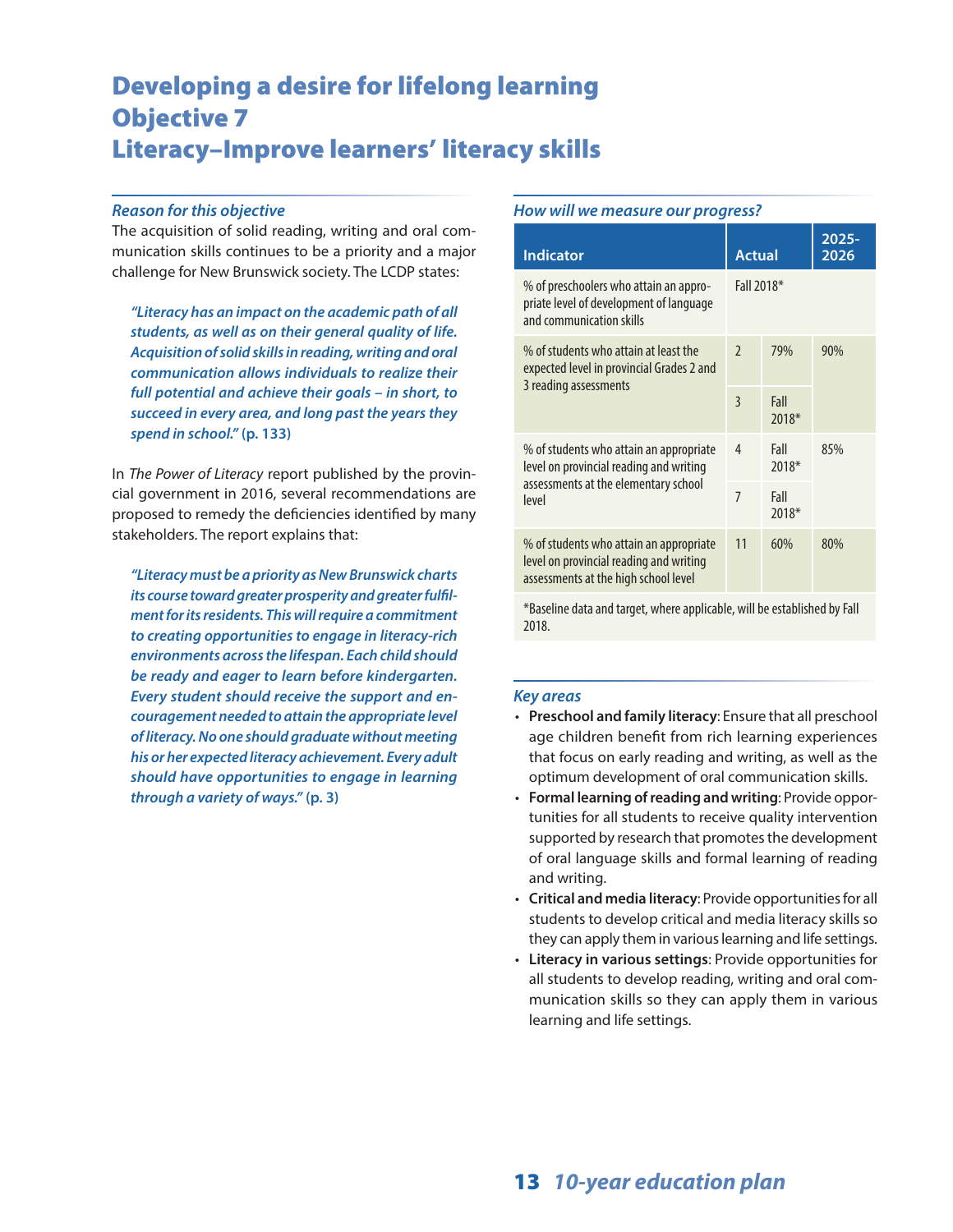## Developing a desire for lifelong learning Objective 8 Numeracy and science, engineering and technology–Improve all learners' numeracy and science, engineering and technology skills

#### *Reason for this objective*

In a knowledge-based society, it is essential to have solid basic numeracy, science, engineering and technology skills. New Brunswickers face complex situations every day that require them to use financial literacy concepts, as well as various creativity and problem-solving skills. The LCDP states:

*"In light of these facts, special importance should be placed on numeracy throughout the students' time in school, to ensure they have a better understanding of the vital role played by mathematics in their daily lives and for their future."* **(p. 138)**

It is also essential to capitalize on science, engineering and technology because they help students not only obtain a better understanding of their world, but also develop their reasoning skills, hone their problem-solving skills and always ask questions.

It goes without saying that the development of numeracy, science, engineering and technology skills begins well before children start school. Early learning pedagogical approaches, as well as curriculum and programs must therefore devote special attention to reasoning and problem-solving skills, as well as to nurturing children's creativity.

#### *How will we measure our progress?*

| <b>Indicator</b>                                                                                                                       | <b>Actual</b>    |                 | 2025-<br>2026 |
|----------------------------------------------------------------------------------------------------------------------------------------|------------------|-----------------|---------------|
| % of preschoolers who attain an<br>appropriate level of development in<br>problem-solving and communication                            | Fall 2018*       |                 |               |
| % of students who attain an appro-                                                                                                     | 3                | 80%             | 85%           |
| priate level on provincial mathematics<br>assessments at the elementary school<br>level                                                | $\overline{6}$   | Fall<br>$2018*$ |               |
|                                                                                                                                        | 8                | 75%             |               |
| % of students who attain an<br>appropriate level on provincial science<br>and technology assessments at the<br>elementary school level | 8                | 74%             | 85%           |
| % of students who attain an appro-<br>priate level on provincial mathematics<br>assessments at the high school level                   | 10A              | 49%             | 80%           |
|                                                                                                                                        | 10 <sub>BC</sub> | 64%             |               |
| % of Grade 12 students reporting<br>that they feel confident using their<br>financial literacy skills                                  | Fall 2018*       |                 | 90%           |
| *Baseline data and target, where applicable, will be established by Fall<br>2018.                                                      |                  |                 |               |

- **Preschool numeracy**: Ensure that all preschoolers benefit from rich learning experiences that focus on early numeracy skills.
- **Numeracy in various settings**: Provide opportunities for all students to develop their numeracy skills, including financial literacy skills, so they can apply them in various learning and life settings.
- **Science in various settings**: Provide opportunities for all learners to develop science and technology skills so they can apply them in various learning and life settings.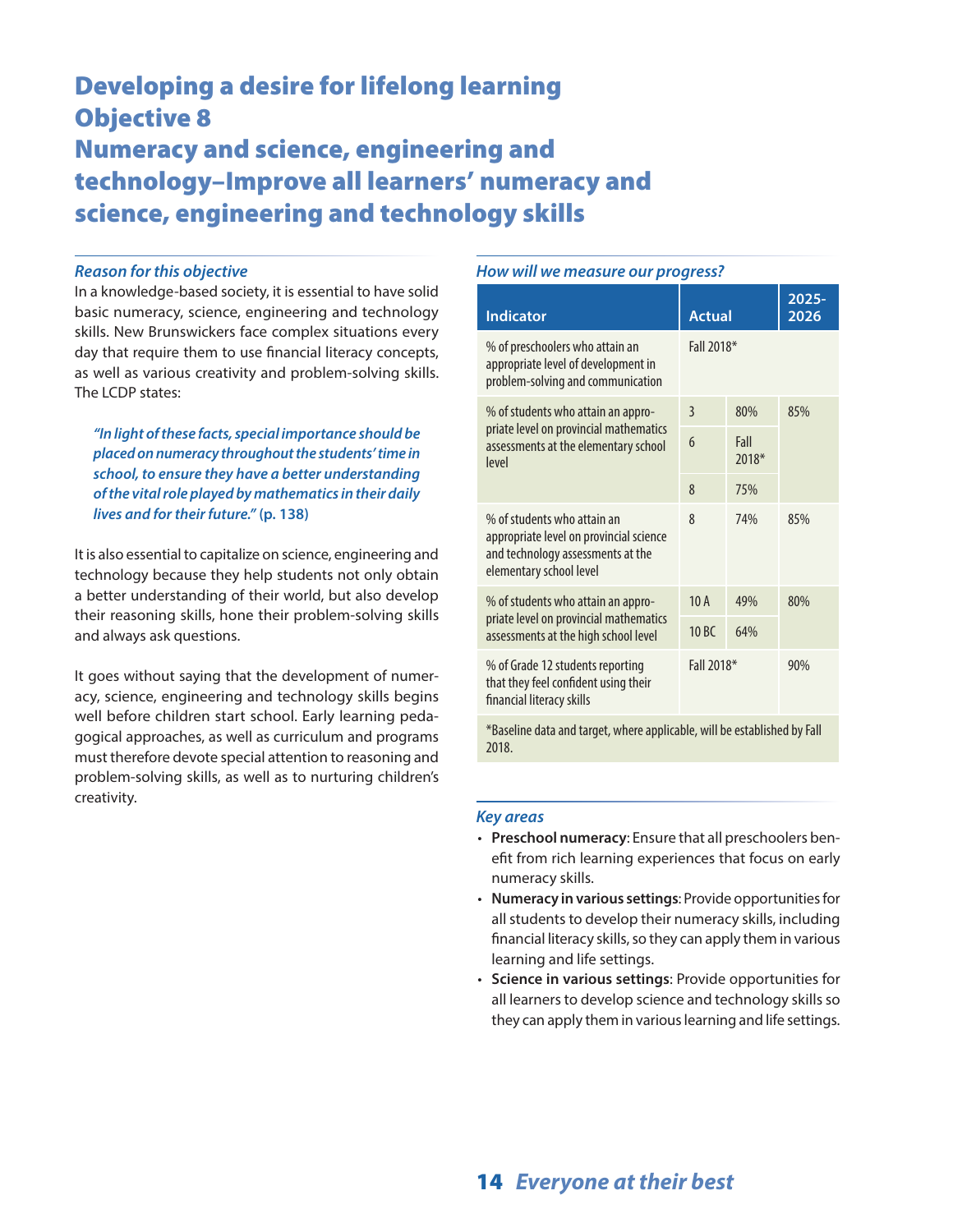## Conditions for success

The implementation of the education plan and attainment of its key objectives can only be achieved if certain conditions are in place. In fact, because the ultimate objectives for the next 10 years are centred on children and students, a sustainable support structure is required to help learners in the attainment of these objectives.

The conditions listed below are key elements that are catalysts for change. They support lifelong learning indirectly. Initiatives and measures in line with these conditions will be developed in consultation with partners when implementation plans are developed.

#### **1 Application of Formal Management principles**

Although the launch of the 10-year education plan is a crucial step in realizing our vision of the Acadian and Francophone education system, it is just the first step. The plan's success will be judged by the quality of its execution, and more importantly on its results. To be successful, it is important to apply Formal Management principles throughout the entire education system.

The Formal Management system model consists of five components that are interrelated and critical for organizational success:

- Strategy Management;
- Initiative Management;
- Process Management;
- Daily Management; and
- Performance Management.

Implementation of the Formal Management system involves a culture shift that values leadership, collective capacity, collaboration and accountability reporting at all levels of the organization.

#### **2 Equal access to quality services from early childhood onwards**

Each learner's needs are unique and require various approaches and services at the right time that are flexible and learner-centred. All learners have the right to receive ongoing support in order to develop the knowledge, aptitudes and skills they need for a promising future. To this end, we must provide early childhood educators and

teachers with tools, strategies and resources they need to personalize and foster learning for everyone.

To ensure the vitality and development of New Brunswick's Acadian and Francophone community, it is vitally important that Francophones, regardless of where they live, have access to affordable, standard services in French.

The establishment of an integrated network of services from early childhood onwards could facilitate access to various programs and services for parents and families. This integrated network

*"…gives children and their parents access to services in French that meet all of their needs, delivered in a consistent and integrated manner by qualified individuals who are aware of and trained in the specific characteristics of early childhood intervention in a Francophone minority setting."* **(LCDP, p. 100)**

#### **3 Parents as first educators**

The family home is a child's first learning environment. This is where he or she acquires the first vestiges of knowledge and develops initial skills. The parent plays a crucial role in his or her child's optimum development by welcoming, supporting and providing quality resources and information on the child's rights and responsibilities, which encourages parent-child interactions. The involvement and active participation of the parent in the child's learning will have a sustainable impact on the child's development. Early learning services and the Francophone school must nurture the links between early childhood, school and family in a positive way in order to foster a sense of belonging and identity building. "The parents are the first educators of their child, a fact that gives them a select place throughout the child's educational path." (LCDP, p. 155)

#### **4 Necessary training and supervision**

Our education system needs early childhood educators and teachers, as well as highly qualified senior school officials who have current knowledge of the best teaching and management practices. To ensure the intellectual, social and emotional development of all learners, staff must use proven practices. Training and coaching play a crucial role in developing this capacity. Therefore, we must recognize

### 15 *10-year education plan*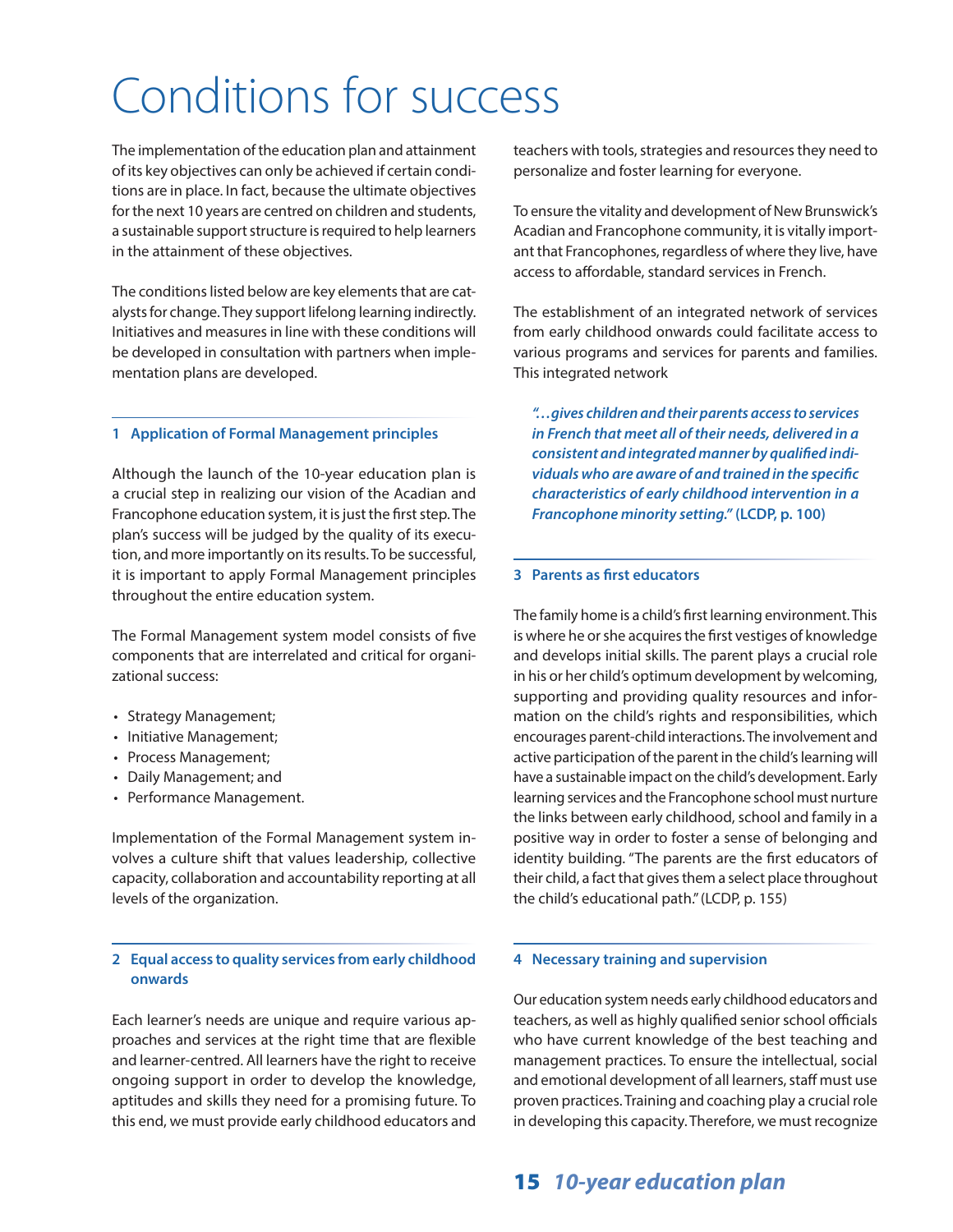the importance of having a solid support system in place for all staff in both the school system and early childhood.

It is also important to provide managers at all levels with training and support so they can provide leadership that will have a significant impact on the quality of early childhood and school learning. Coaching mechanisms and measures need to be implemented to help school administrators and providers of early learning services fully exercise their role as educational leaders in minority communities.

It is important to improve initial and ongoing training and to develop an autonomous professional learning culture to help staff adjust to the changing needs of learners.

Lastly, it is important that the teaching profession and occupations related to early childhood education be more valued by setting up mechanisms that will help improve the quality of services and maintain the highest standards for these important occupations.

#### **5 Establishment of an integrated continuum of learning from birth to post-secondary**

To ensure access to the programs and services necessary for the optimum development of every learner, it is important to establish a seamless and integrated continuum of learning that will ensure all processes and services are coordinated and aligned from birth to adulthood.

Early childhood organizations, elementary and high schools, and post-secondary institutions have evolved and changed at various times, and they usually operate as separate entities. Challenges arise when children and youth transition both within and between various learning environments, and it creates confusion for everyone concerned in terms of expectations, procedures and communication. The experience of the past few years shows that improvements are needed. It will therefore be important to review, define and communicate transition processes in order to better support children and youth in their learning and reduce the anxiety that is generated during these transitions.

The amalgamation of the early childhood and education sectors provides an opportunity to develop a consistent approach that will ensure uninterrupted continuity between preschool and school services and between community and government services. An integrated system must address the needs of all learners and promote successful transitions through the collaboration of all partners from early childhood to post-secondary education.

In accordance with the government's commitment to make post-secondary education more accessible to students, the Department of Post-Secondary Education, Training and Labour has eliminated the parental/spousal contribution from the assessment of student loans, and has introduced the Tuition Access Bursary (TAB).The main objective of this program is to make post-secondary education more affordable for students who need financial support during their transition to college or university. This initiative, as well as ongoing efforts to make post-secondary institutions more viable, will provide greater stability and promote the establishment of linkages between schools from kindergarten to Grade 12 and post-secondary institutions.

The Department of Post-Secondary Education, Training and Labour, in collaboration with the Department of Education and Early Childhood Development, has also implemented a wide variety of initiatives to provide labour market information for young people and their families, which facilitates career planning. Students and their families, guidance counsellors and teaching staff participate directly in these initiatives to prepare the labour force of the future. The departments of Education and Early Childhood Development and of Post-Secondary Education, Training and Labour must continue to prioritize and take advantage of these initiatives in the future.

Lastly, the Department of Post-Secondary Education, Training and Labour will continue to work in collaboration with the province's universities to increase the number of experiential learning opportunities for young people. It will also continue funding programs at universities and colleges aimed at increasing enrolment from underrepresented groups and provide students with information on post-secondary education, particularly those from low-income families, as well as Indigenous students and students with disabilities.

#### **6 Access to appropriate infrastructure and information and communication technologies**

To provide quality education, it is important to have appropriate infrastructure in place. Learning is supported by the physical condition, design and management of facilities, by effective human resource practices and by budgetary and accounting procedures that meet appropriate provincial criteria. Reviewing national and global data on differential funding models could help determine if this approach could benefit New Brunswick students. To this end, it is necessary to develop a strategic direction for the equitable allocation and use of resources at all levels of the system.

#### 16 *Everyone at their best*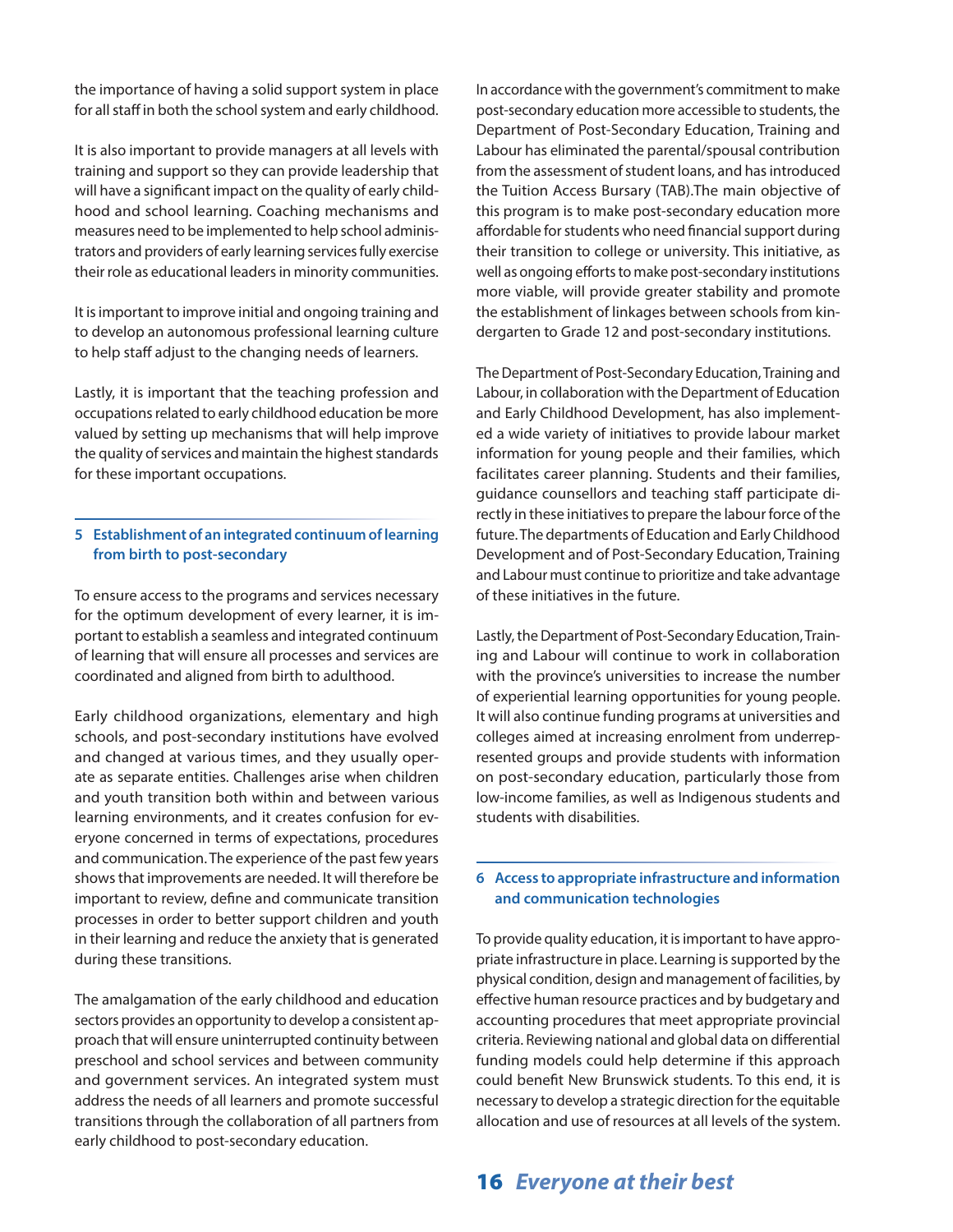In addition, information and communication technologies are an integral part of the world around us, and they must be transferred to schools. Whether it is for learning, communication with parents and partners, or to carry out administrative tasks more quickly and efficiently, information and communication technologies have become indispensable for both staff and students. Students must therefore have access to them in order to learn, communicate, create and work together so that they can operate in learning environments that are more similar to the world they live in outside school. To this end, it is necessary to rethink the way in which technological and digital tools are made available and managed in schools. Staff members must also have access to current tools and be supported to use information and communication technologies appropriately.